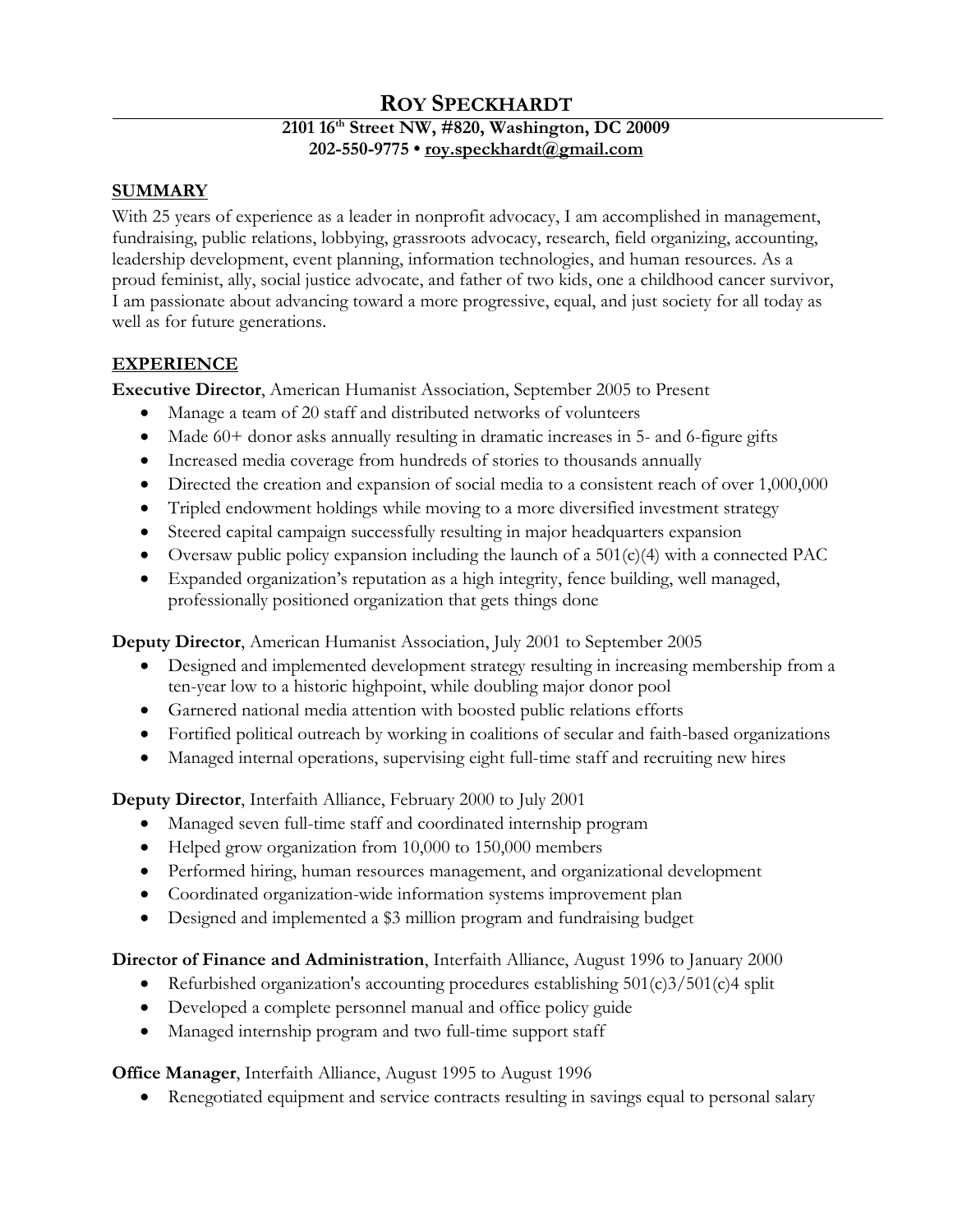**Fundraiser,** Smith Company, January 1995 to August 1995

- Achieved consistent awards and bonuses for highest percentage of contributions
- Telemarketed for membership acquisitions and renewals on behalf of: AIDS PAC, American Red Cross, Chesapeake Bay Foundation, Kennedy Center, National Public Radio stations, National Wildlife Federation, PFLAG, and Planned Parenthood

**World of Difference Intern**, Anti-Defamation League, September 1994 to January 1995

• Assisted in planning regional conference and created addition to Diversity Guidebook

# **BOARD MEMBERSHIPS**

**Religious Freedom Center***,* **Advisory Board Member**, 2016 to present **Secular Coalition for America Education Fund***,* **Board Member**, 2010 to 2016 **Equal Partners of Faith**, **Board Political Director**, 2002 to 2008 **Women's Law & Public Policy Fellowship Program**, **Advisory Board Member**, 2001 to 2006 **The Allies Project**, **Board Treasurer**, 2000 to October 2003

# **EDUCATION**

### **George Mason University**, **Masters of Business Administration**, December 2001

- Won Management Survivalist Contest
- Graduated with 3.8 GPA

### **Mary Washington College**, **Bachelor of Arts in Sociology**, May 1995

- Honors: Dean's List, Multicultural Center Certificate of Commendation
- Leadership Positions: Resident Assistant, Human Relations Peer Educators Chair, Wildlife Action Club Chair and Co-Founder, Multicultural Center Tutor, Student Hiring Coordinator

**Additional training**: conflict resolution, nonprofit finance, antiracism, and board fundraising

# **PRESENTATIONS**

I presented at many local humanist and atheist organizations, national conferences, Unitarian Universalist churches, Ethical Culture Societies, Humanistic Jewish Congregations, and universities such as Harvard, Stanford, Carnegie Mellon, and Oxford.

*The Question of Evil*, 2019 (Chautauqua Interfaith Focus) *Creating Change*, 2013-present (many) *University Awards in Humanism*, 2014-2016 (multiple) *Humanism 101 and 202*, 2012-2016 (AHA and Osher Lifelong Learning Institute) *Freethought in a Religious Society*, 2009-2013 (many) *A Humanist Morality*, 2006-2010 (many) *The Activist's Toolkit*, May 2005 (Washington, DC) *Human-Light,* December 2004 (New Brunswick, NJ) *Grassroots Organizing*, May 2004 (New York, NY) *Indivisible*, March 2004 (Secaucus, NJ) *E-activism* May 2003 (Washington, DC) *State of Church-State Separation,* March 2003 (Albuquerque, NM)